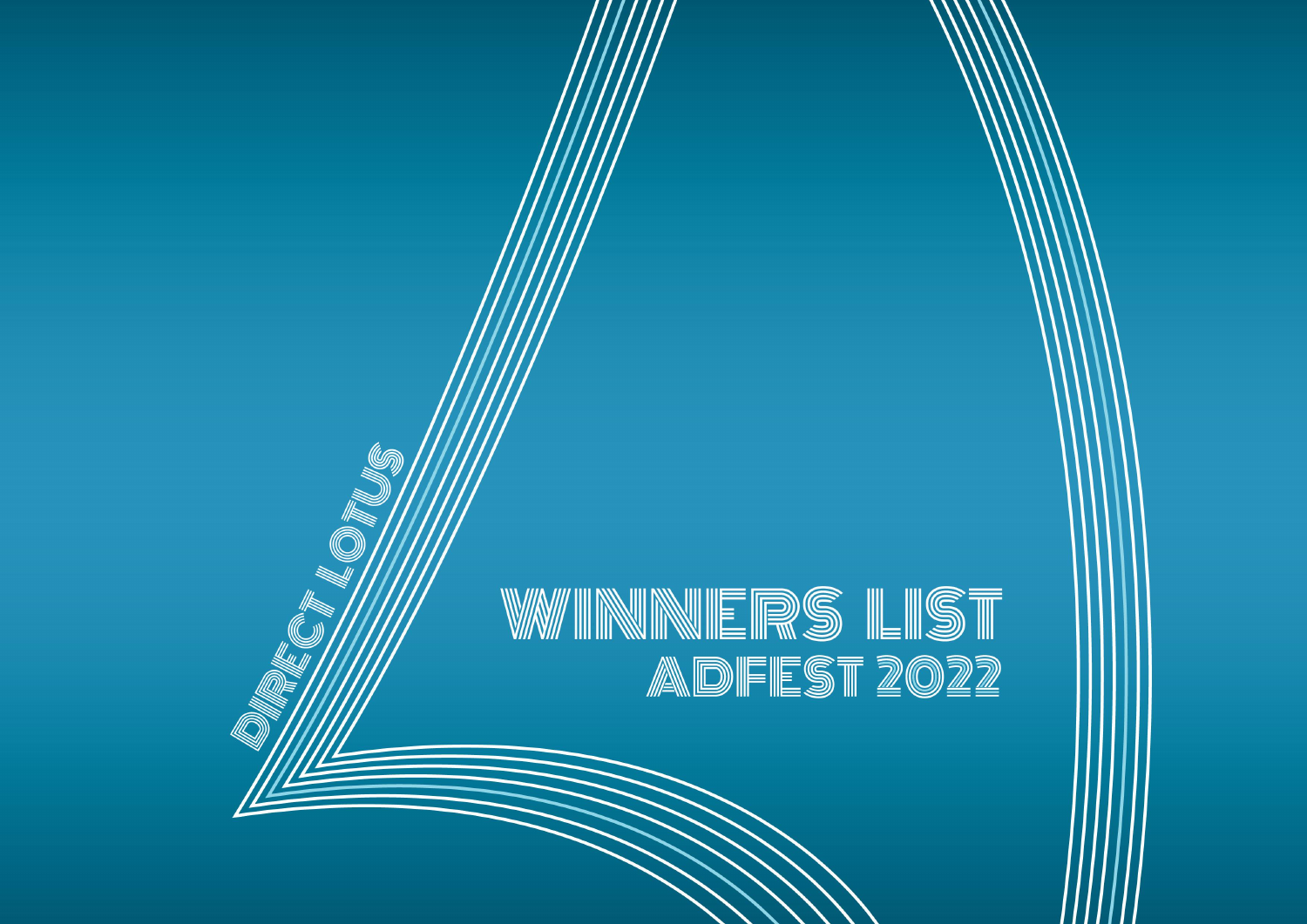

### **CATEGORY DM04: USE OF PRINT & CONVENTIONAL OUTDOOR**

| CODE     | <b>TITLE</b>          | <b>BRAND</b>                                            | <b>AGENCY</b>                | <b>COMPANY ENTERING</b>             | <b>AWARDS</b> |
|----------|-----------------------|---------------------------------------------------------|------------------------------|-------------------------------------|---------------|
| DM04/004 | <b>GENW NEWSPAPER</b> | NETFLIX / BRAVO! STUDIOS /<br>GMM STUDIOS INTERNATIONAL | <b>SOUR BANGKOK, BANGKOK</b> | THE SOUR BANGKOK CO., LTD., BANGKOK | <b>BRONZE</b> |

# **CATEGORY DM05: USE OF DIRECT AMBIENT: SMALL SCALE**

| CODE     | <b>TITLE</b>    | BRAND                     | <b>AGENCY</b>                                                | <b>COMPANY ENTERING</b> | <b>AWARDS</b> |
|----------|-----------------|---------------------------|--------------------------------------------------------------|-------------------------|---------------|
| DM05/006 |                 |                           | SAATCHI & SAATCHI AUSTRALIA.<br>SAATCHI & SAATCHI AUSTRALIA. |                         |               |
|          | DONATION DOLLAR | THE ROYAL AUSTRALIAN MINT | MELBOURNE                                                    | MELBOURNE               | SILVER        |

# **CATEGORY DM06: USE OF DIRECT AMBIENT: LARGE SCALE**

| CODE     | <b>TITLE</b>                             | <b>BRAND</b>   | <b>AGENCY</b>            | <b>COMPANY ENTERING</b>  | <b>AWARDS</b>  |
|----------|------------------------------------------|----------------|--------------------------|--------------------------|----------------|
| DM06/001 | LIQUID BILLBOARD                         | ADIDAS         | HAVAS MIDDLE EAST, DUBAI | HAVAS MIDDLE EAST, DUBAI | SILVER         |
| DM06/006 | EMERGENCY FOOD RESTAURANT<br>LIFE PLATE" | <b>ECOFLOW</b> | DENTSU INC., TOKYO       | DENTSU INC., TOKYO       | <b>FINALIS</b> |

# **CATEGORY DM07: USE OF ONLINE & DIGITAL PLATFORMS**

| <b>CODE</b> | <b>TITLE</b>            | <b>BRAND</b>                                 | <b>AGENCY</b>                                                 | <b>COMPANY ENTERING</b>        | <b>AWARDS</b> |
|-------------|-------------------------|----------------------------------------------|---------------------------------------------------------------|--------------------------------|---------------|
| DM07/001    | SLOW ROAD               | <b>SLOW ROAD</b>                             | CHEIL WORLDWIDE, SEOUL                                        | CHEIL WORLDWIDE, SEOUL         | <b>SILVER</b> |
| DM07/003    | HOME SWEET HOME EP. 2   | TOURISM AUTHORITY OF THAILAND X<br>YGGDRAZIL | OGILVY GROUP THAILAND, BANGKOK                                | OGILVY GROUP THAILAND, BANGKOK | <b>BRONZE</b> |
| DM07/004    | <b>DISEASE DILEMMAS</b> | GARVAN INSTITUTE OF MEDICAL RESEARCH         | I IBWM ISOBAR, SYDNEY                                         | BWM ISOBAR, SYDNEY             | <b>BRONZE</b> |
| DM07/007    | THE COST OF BULLYING    | SAMSUNG                                      | CHEIL PENGTAI BEIJING, BEIJING/<br>CHEIL HONG KONG, HONG KONG | CHEIL PENGTAI BEIJING, BEIJING | <b>BRONZE</b> |

### **CATEGORY DM08: USE OF MOBILE MARKETING**

| <b>CODE</b> | <b>TITLE</b>                  | <b>BRAND</b>                                                       | <b>AGENCY</b>                                                 | <b>COMPANY ENTERING</b>            | <b>AWARDS</b>   |
|-------------|-------------------------------|--------------------------------------------------------------------|---------------------------------------------------------------|------------------------------------|-----------------|
|             | DM08/003 THE COST OF BULLYING | SAMSUNG                                                            | CHEIL PENGTAI BEIJING, BEIJING/<br>CHEIL HONG KONG, HONG KONG | ICHEIL PENGTAI BEIJING. BEIJING    | <b>SILVER</b>   |
| DM08/001    | HELLO GOOD DAY                | THE ALZHEIMER FOUNDATION OF THAILAND DENTSU ONE (BANGKOK), BANGKOK |                                                               | DENTSU ONE (BANGKOK) LTD., BANGKOK | <b>FINALIST</b> |